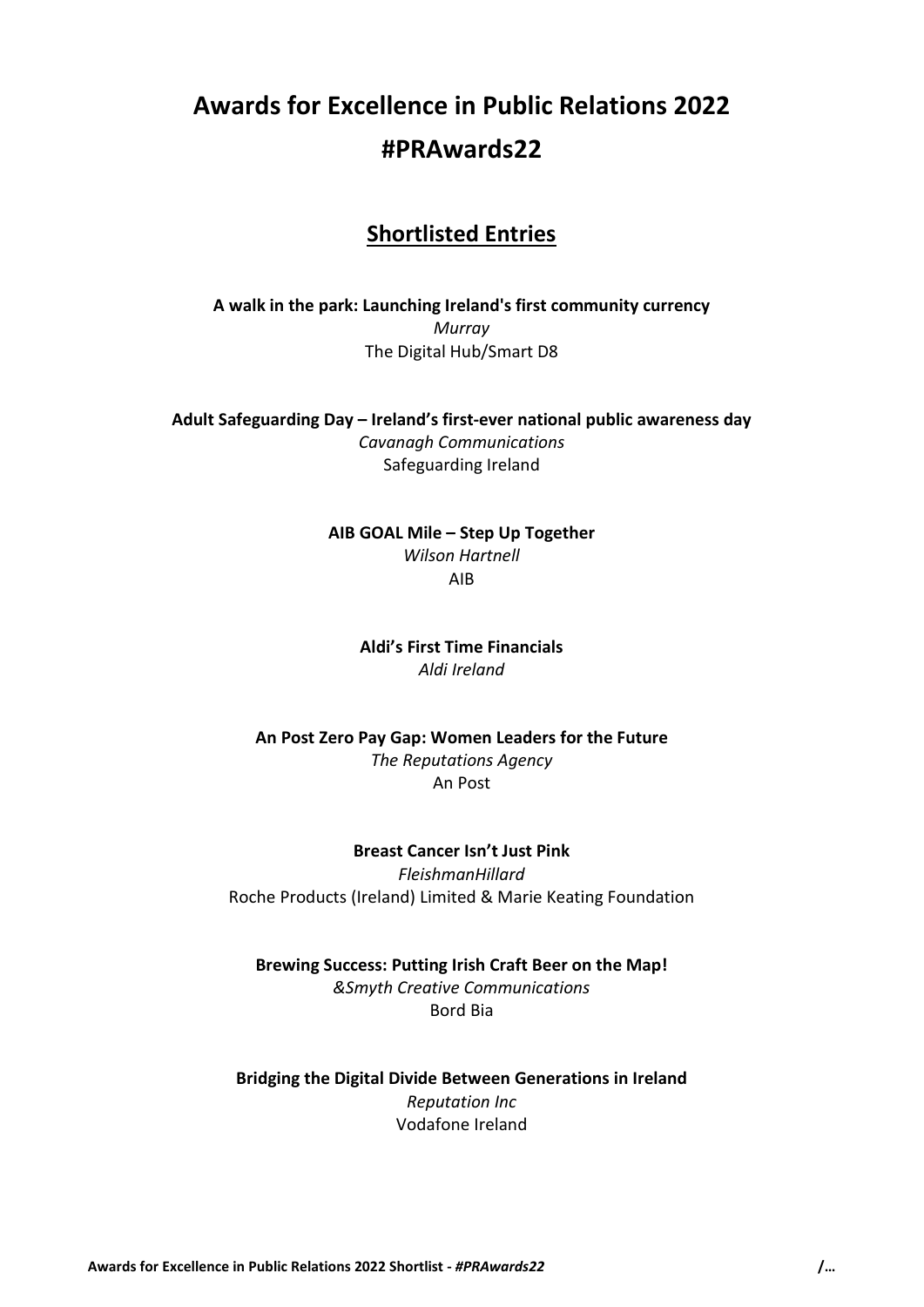#### **Building Trust in the Safety of Covid-19 Vaccines**

*Káno Communications* Health Products Regulatory Authority (HPRA)

**Business Supports for Licensed Outbound Travel Agents and Tour Operators** *Limelight Communications* Irish Travel Agents Association

**Central Bank of Ireland's Mortgage Measures Framework Review** *The Central Bank of Ireland*

**Chadwicks Group - Under Construction with Chadwicks Podcast** *Teneo Strategy Ireland* Chadwicks Group

> **Circle K 'Here for Ireland'** *Teneo* Circle K

# **Combatting Period Poverty with Dignity** *Lidl Ireland*

**Community Immunity: Supporting COVID-19 vaccinations in Irish pharmacies** *MKC Communications* Irish Pharmacy Union

> **Cork Lower Harbour Main Drainage** *Irish Water*

#### **Depaul Transfer of Homeless Services**

*Etch Communications and Bassline Strategy* Depaul Ireland

**Dogs Trust Ireland #SantaPawsDay** *Dogs Trust Ireland*

**Don't Talk Down to Me! The Upside: Life with Down Syndrome** *FleishmanHillard* Down Syndrome Ireland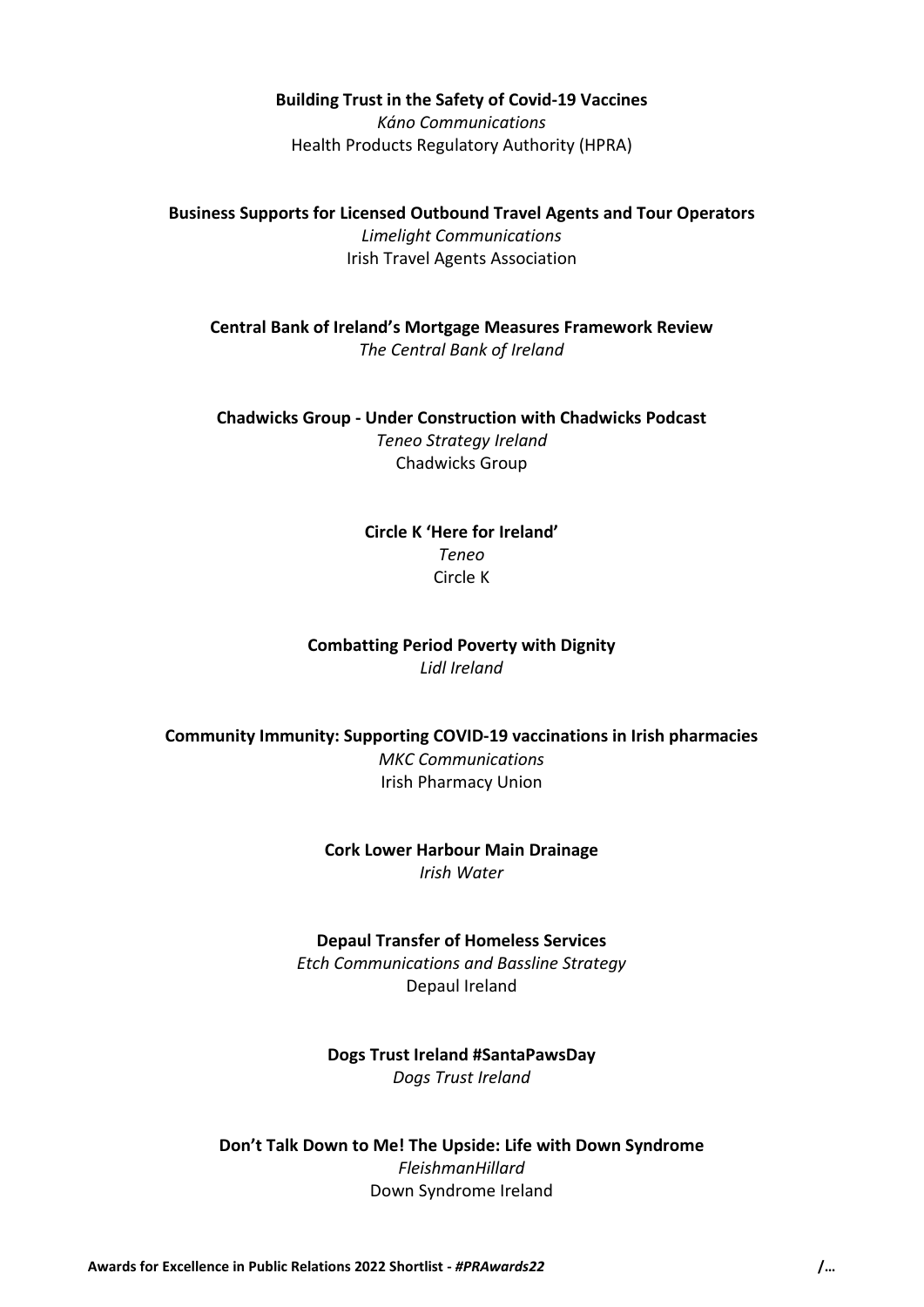**Dove Self-Esteem Project Launch 2021** *Edelman* Unilever

# **Energia Get Ireland Growing** *Legacy Communications* Energia Group

**Energia: The Power Behind Irish Rugby** *Legacy Communications* Energia Group

**FBD Sound Support of Team Ireland for Tokyo 2020 Olympic Games** *Wilson Hartnell* FBD Insurance

**Gallaghers Bakehouse, Bread Made Better – The Secret is Out** *Edelman* Gallaghers Bakehouse

**Guinness Never Settle Campaign for the 2021 Women's Six Nations** *Wilson Hartnell* Diageo Ireland

**Harris PR Presents NUK Ireland's Breastfeeding Report** *Harris Public Relations* NUK Ireland, United Drug

**Harris PR Supporting Domino's Freshness, Value and Innovation Campaign** *Harris Public Relations* Domino's Pizza UK & Ireland

> **Indeed Ireland Talent Unleashed** *Legacy Communications* Indeed Ireland

#### **Innovate for Life**

*Irish Pharmaceutical Healthcare Association*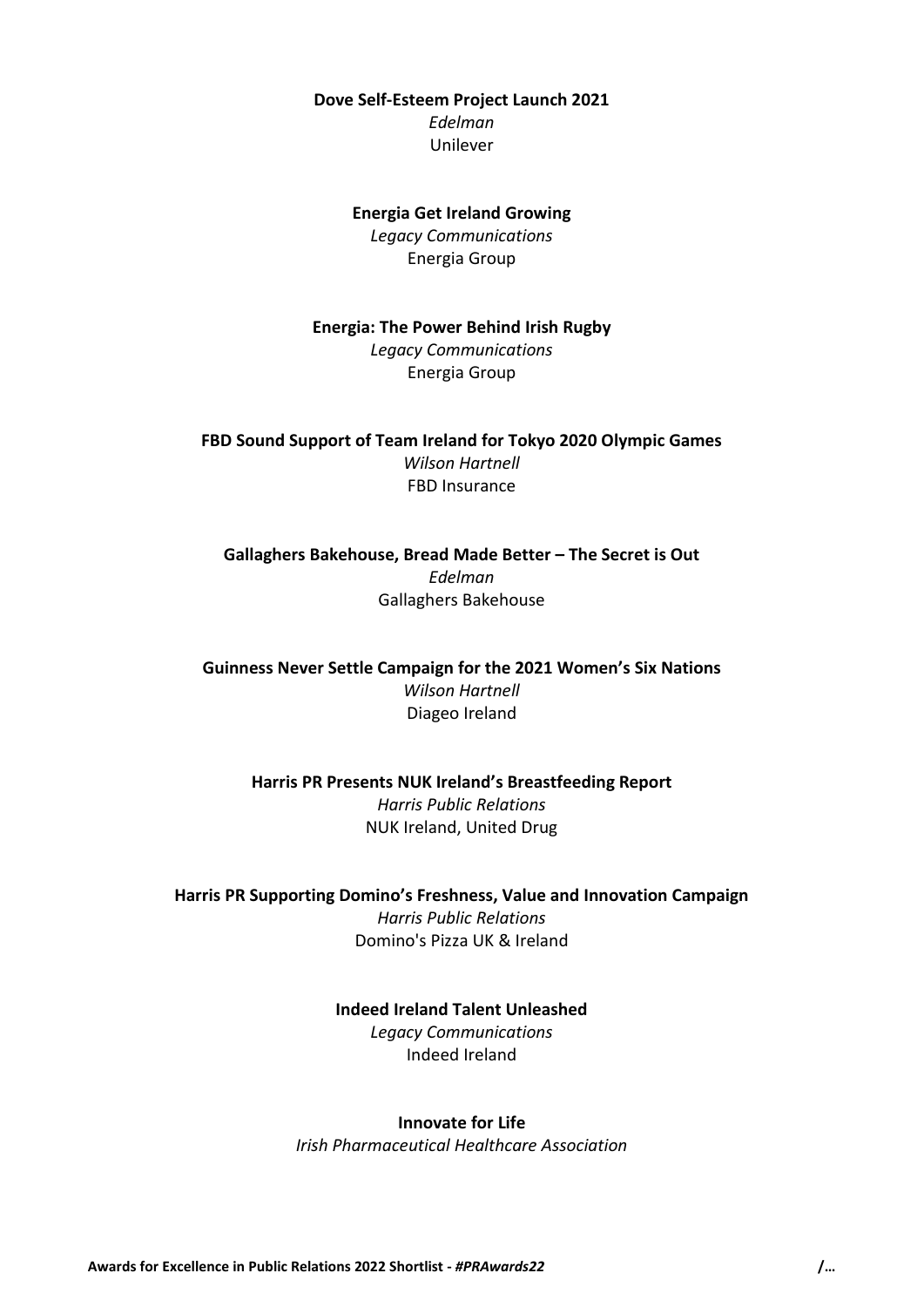# **It's important to give a 'Mo'**

*Káno Communications* Movember

#### **James Vincent McMorrow at the Iveagh Gardens** *National Concert Hall*

**Launch of Aldi Ireland's cookbook 'Home' in collaboration with IRFU** *Legacy Communications* Aldi Ireland

> **Littlewoods Ireland Camogie Leagues Launch 2021** *Edelman* Littlewoods Ireland

**"Make Time To Check" - In a world "too busy for breast cancer"** *Crichton Communications* Breast Cancer Ireland

> **Maths Week 2021** *MKC Communications* Maths Week Ireland

**Oh Ship! A Fresh Voice on Water Safety for Dublin Port** *Gibney Communications* Dublin Port Company

> **Own Your Rights** *We the People* Threshold

**Palliative Care Week 2021** *All Ireland Institute of Hospice and Palliative Care*

**Pieta, Darkness into Light 2021, proudly supported by Electric Ireland** *Legacy Communications* Pieta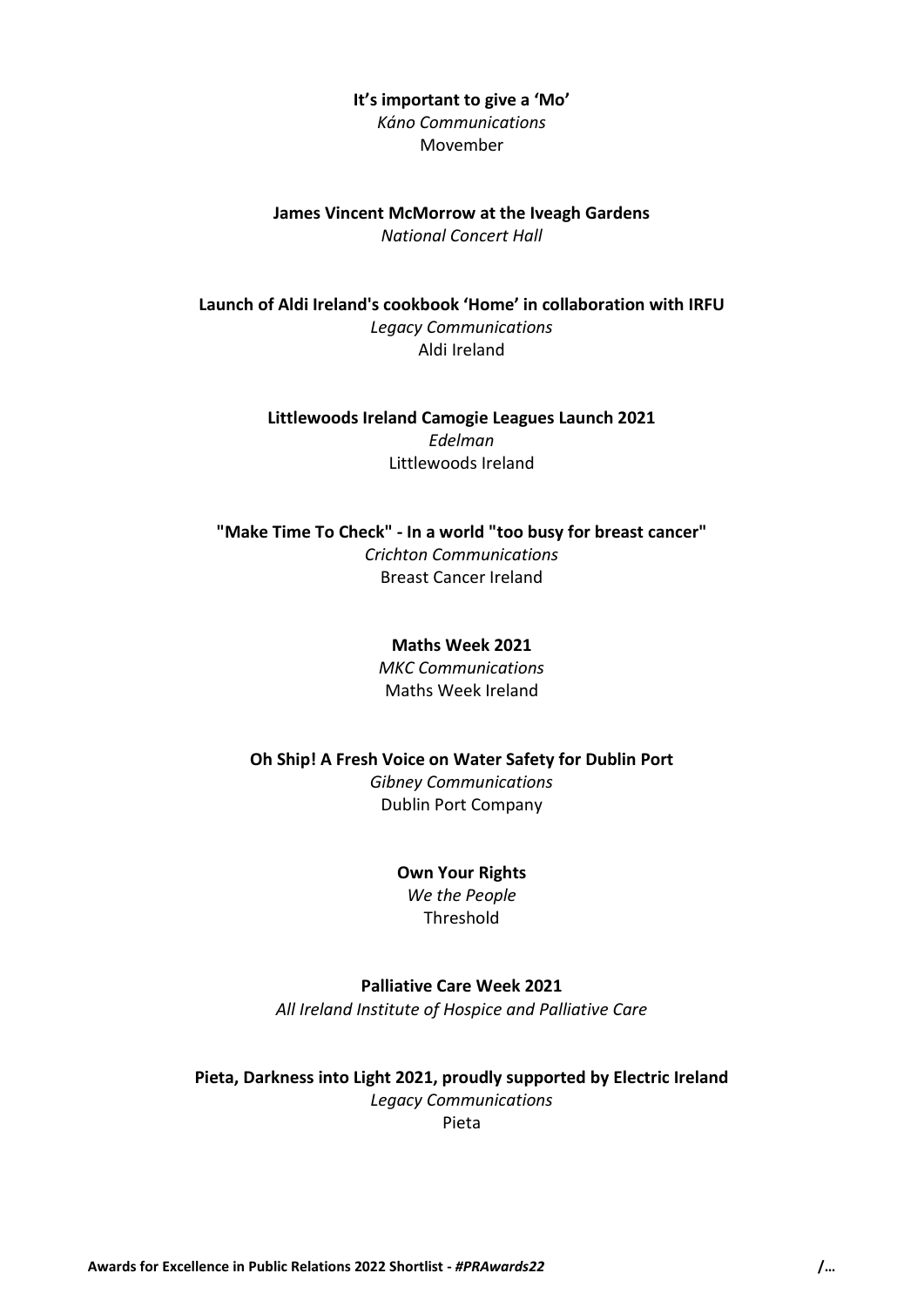**Raising awareness and policy reforms for victims of domestic violence** *Reputation Inc* Vodafone Ireland

> **Redbreast 'Robin Redbreast Day' event** *Sweartaker* Irish Distillers

> > **Saving Horticultural Peat** *Gibney Communications* Growing Media Ireland

# **Senior leaders connecting with frontline staff during COVID-19 and a cyber attack** *Health Service Executive*

**Talking Depression - supporting open conversations about mental illness** *Wilson Hartnell* Janssen Sciences Ireland UC

> **Tap to Donate with SuperValu for AsIAm** *FleishmanHillard* SuperValu

**The BTYSTE Takes Place on Bespoke Virtual Stage for Second Year Running** *Hanover* BT Ireland

> **The launch of The Wicklow Escape** *Harris Public Relations* The Wicklow Escape

**The WorkEqual campaign to promote gender equality in Irish workplaces** *Alice PR & Events* **WorkEqual** 

**Think Ahead, Think Housing**

*Irish Wheelchair Association*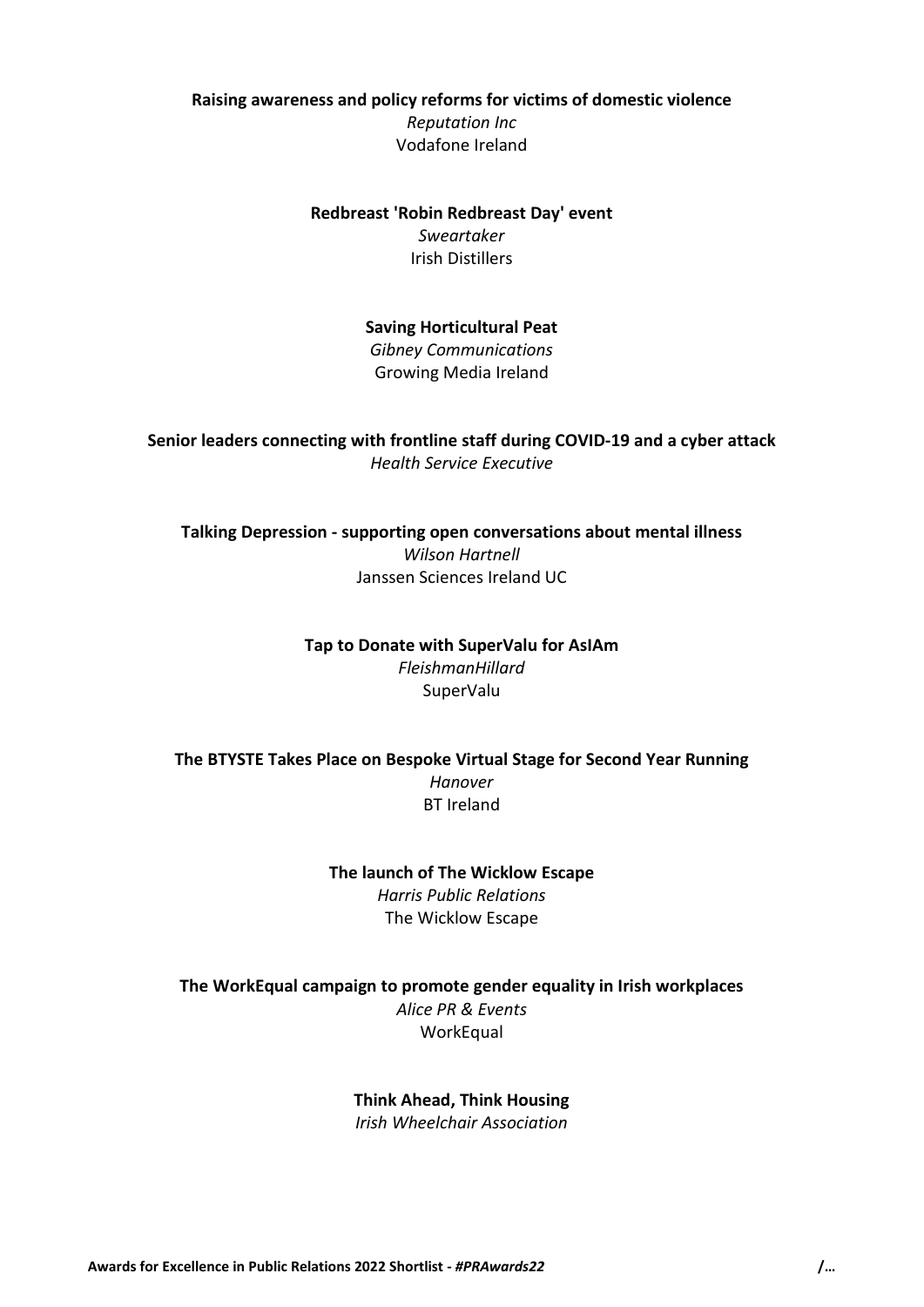#### **Walk in My Shoes - WIMS Live** *St Patrick's Mental Health Services*

**Winterfest at the Guinness Storehouse, Christmas 2021** *Wilson Hartnell* Guinness Storehouse

**Work Safely: Keeping Workplaces Safe in the COVID-19 Pandemic** *Department of Enterprise, Trade and Employment*

### **IN-HOUSE PR TEAM OF THE YEAR SHORTLIST Sponsored by Fennell Photography**

*Aldi Ireland*

*Health Service Executive*

*RCSI University of Medicine and Health Sciences*

# **PRCA AGENCY OF THE YEAR SHORTLIST Sponsored by Onclusive**

*Edelman Ireland*

*Hanover*

*Legacy Communications*

*Springboard Communications*